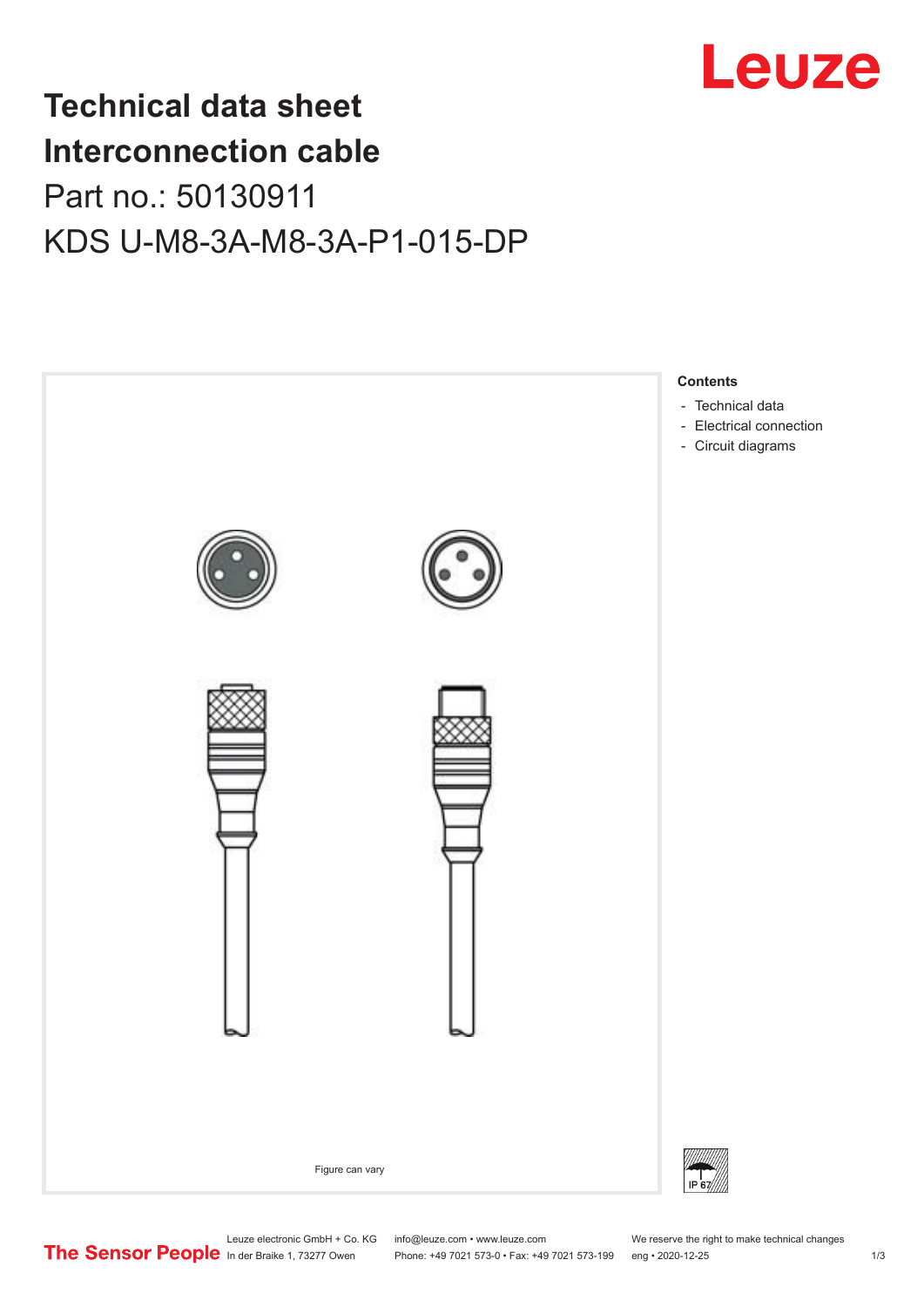## <span id="page-1-0"></span>**Technical data**

#### **Connection**

| <b>Connection 1</b>               |                                                                                                                                                                                                                                |
|-----------------------------------|--------------------------------------------------------------------------------------------------------------------------------------------------------------------------------------------------------------------------------|
| <b>Type of connection</b>         | Connector                                                                                                                                                                                                                      |
| <b>Thread size</b>                | M <sub>8</sub>                                                                                                                                                                                                                 |
| <b>Type</b>                       | Female                                                                                                                                                                                                                         |
| No. of pins                       | 3-pin                                                                                                                                                                                                                          |
| Version                           | Axial                                                                                                                                                                                                                          |
| <b>Connector, LED</b>             | Yes                                                                                                                                                                                                                            |
| <b>Connection 2</b>               |                                                                                                                                                                                                                                |
| <b>Type of connection</b>         | Connector                                                                                                                                                                                                                      |
| <b>Thread size</b>                | M <sub>8</sub>                                                                                                                                                                                                                 |
| <b>Type</b>                       | Male                                                                                                                                                                                                                           |
| No. of pins                       | $3 - pin$                                                                                                                                                                                                                      |
| Version                           | Axial                                                                                                                                                                                                                          |
| <b>Cable properties</b>           |                                                                                                                                                                                                                                |
| <b>Number of conductors</b>       | 3 Piece(s)                                                                                                                                                                                                                     |
| Wire cross section                | $0.25$ mm <sup>2</sup>                                                                                                                                                                                                         |
| <b>AWG</b>                        | 24                                                                                                                                                                                                                             |
| Sheathing color                   | <b>Black</b>                                                                                                                                                                                                                   |
| <b>Shielded</b>                   | <b>No</b>                                                                                                                                                                                                                      |
| Silicone-free                     | Yes                                                                                                                                                                                                                            |
| Cable design                      | Interconnection cable                                                                                                                                                                                                          |
| Cable diameter (external)         | $4.3 \text{ mm}$                                                                                                                                                                                                               |
| Cable length                      | 1.500 mm                                                                                                                                                                                                                       |
| <b>Sheathing material</b>         | <b>PUR</b>                                                                                                                                                                                                                     |
| <b>Wire insulation</b>            | <b>PUR</b>                                                                                                                                                                                                                     |
| <b>Traverse rate</b>              | Max. 3.3 m/s with horiz. traverse path of<br>5m and and max, acceleration of 5m/s <sup>2</sup>                                                                                                                                 |
| Suitability for drag chains       | Yes                                                                                                                                                                                                                            |
| Properties of the outer sheathing | Free of CFC, cadmium, silicone, halogen<br>and lead, matt, low-adhesion, abrasion-<br>resistant, easily machine-processable                                                                                                    |
| Resistance of the outer sheathing | Hydrolysis and microbe resistant, good<br>oil, gasoline and chemical resistance in<br>accordance with VDE 0472 part 803 test<br>B, flame retardant in accordance with UL<br>1581 VW1 / CSA FT1 / IEC 60332-1,<br>IEC 60332-2-2 |
| <b>Torsion suitability</b>        | ±180° / m (max. 2 mio. cycles with 35<br>cycles / min)                                                                                                                                                                         |

## Leuze

#### **Mechanical data**

| <b>Width across flats</b>                                       | $9 \text{ mm}$           |
|-----------------------------------------------------------------|--------------------------|
| Net weight                                                      | 45 a                     |
| <b>Bending cycles</b>                                           | 5,000,000 Piece(s)       |
| Bending radius, flexible laying, min.                           | Min. 10 x cable diameter |
| Bending radius, stationary laying, min. Min. 5 x cable diameter |                          |
|                                                                 |                          |

#### **Operation and display**

**Number of LEDs** 1 Piece(s)

#### **Environmental data**

| Ambient temperature, operation,<br>flexible use   | $-2580 °C$ |
|---------------------------------------------------|------------|
| Ambient temperature, operation,<br>stationary use | $-4080 °C$ |

#### **Certifications**

| Degree of protection         | <b>IP 66K</b>                                                     |  |
|------------------------------|-------------------------------------------------------------------|--|
|                              | IP 67 when in the plugged-in and<br>screwed-down state (EN 60529) |  |
| <b>Classification</b>        |                                                                   |  |
|                              |                                                                   |  |
| <b>Customs tariff number</b> | 85444290                                                          |  |
| eCl@ss 5.1.4                 | 27279201                                                          |  |
| $eC/\omega$ ss 8.0           | 27279218                                                          |  |
| eC <sub>1</sub> @ss9.0       | 27060311                                                          |  |
| eCl@ss 10.0                  | 27060311                                                          |  |
| eCl@ss 11.0                  | 27060311                                                          |  |
| <b>ETIM 5.0</b>              | EC001855                                                          |  |
| <b>ETIM 6.0</b>              | EC001855                                                          |  |

**ETIM 7.0** EC001855

## **Electrical connection**

#### **Connection 1**

| Type of connection    | Connector      |
|-----------------------|----------------|
| <b>Thread size</b>    | M <sub>8</sub> |
| <b>Type</b>           | Female         |
| No. of pins           | $3 - pin$      |
| Version               | Axial          |
| <b>Connector, LED</b> | Yes            |

#### **Connection 2**

| Type of connection | Connector      |
|--------------------|----------------|
| <b>Thread size</b> | M <sub>8</sub> |
| Type               | Male           |
| No. of pins        | $3 - pin$      |
| Version            | Axial          |